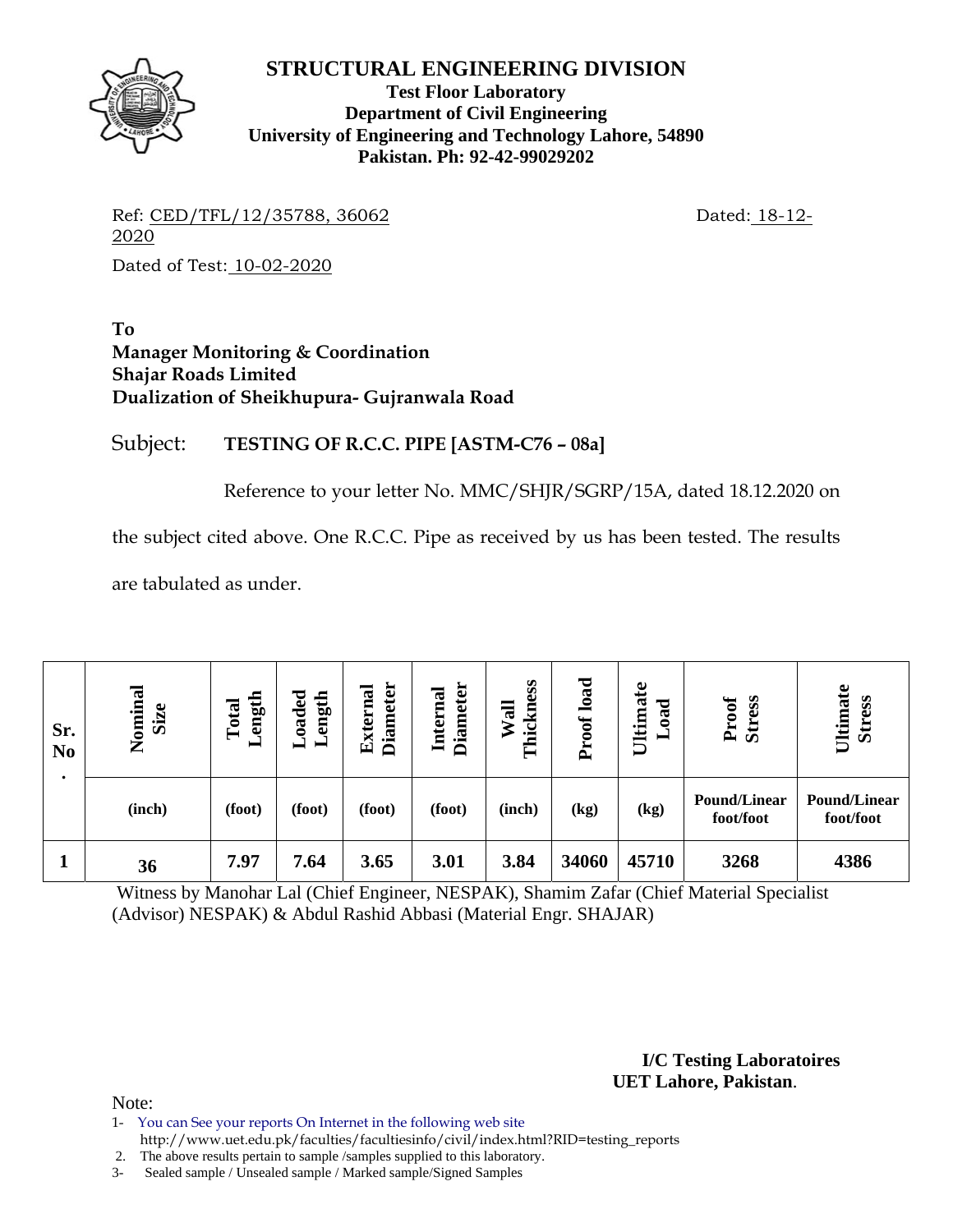

#### **Test Floor Laboratory Department of Civil Engineering University of Engineering and Technology Lahore, 54890 Pakistan. Ph: 92-42-99029202**

To, Chief Engineer Zaitoon New Lahore City Construction of O.H.W.T No. 01 (Cap. 100,000 Gallons) NLC Phase IV

Reference # CED/TFL **36055** (Dr. Ali Ahmed) Dated: 09-02-2021 Reference of the request letter # NLC/CE/Infra/045 Dated: 09-02-2021

| <b>Tension Test Report</b> | $(Page - 1/1)$                                            |
|----------------------------|-----------------------------------------------------------|
| Date of Test               | 10-02-2021                                                |
| Gauge length               | 8 inches                                                  |
| Description                | Deformed Steel Bar Tensile and Bend Test as per ASTM-A615 |
|                            |                                                           |

| Sr. No.      | Weight                                        |                                                                                | Diameter/<br><b>Size</b> | Area<br>$(in^2)$          |       | <b>Yield load</b> | <b>Breaking</b><br>Load | <b>Yield Stress</b><br>(psi) |         | <b>Ultimate Stress</b><br>(psi)                                 |                | Elongation     | % Elongation | Remarks    |
|--------------|-----------------------------------------------|--------------------------------------------------------------------------------|--------------------------|---------------------------|-------|-------------------|-------------------------|------------------------------|---------|-----------------------------------------------------------------|----------------|----------------|--------------|------------|
|              | (1bsft)                                       | Nominal<br><b>Actual</b><br>(inch)<br>$(\#)$<br>0.374<br>$\mathbf{3}$<br>0.374 |                          | Nominal<br>Actual<br>(kg) |       | (kg)              | Nominal<br>Actual       |                              | Nominal | Actual                                                          | (inch)         |                |              |            |
| 1            |                                               |                                                                                |                          | 0.11                      | 0.110 | 3500              | 4800                    | 70200                        | 70240   | 96200                                                           | 96400          | 0.90           | 11.3         |            |
| $\mathbf{2}$ | 0.382                                         | $\mathbf{3}$                                                                   | 0.378                    | 0.11                      | 0.112 | 3900              | 5000                    | 78200                        | 76530   | 100200                                                          | 98200          | 0.90           | 11.3         | Afco Steel |
|              |                                               | ۰                                                                              |                          | ۰                         |       |                   |                         |                              |         |                                                                 | $\blacksquare$ | ۰              |              |            |
|              |                                               |                                                                                |                          | ۰                         |       |                   |                         |                              |         |                                                                 | ۰              | $\blacksquare$ | ۰            |            |
|              |                                               |                                                                                |                          | ۰                         | ٠     |                   |                         |                              |         |                                                                 | ۰              |                | ٠            |            |
|              |                                               |                                                                                |                          |                           |       |                   |                         |                              | ٠       |                                                                 |                | ٠              | ٠            |            |
|              |                                               |                                                                                |                          |                           |       |                   |                         |                              |         | Note: only two samples for tensile and one sample for bend test |                |                |              |            |
|              |                                               |                                                                                |                          |                           |       |                   |                         |                              |         |                                                                 |                |                |              |            |
|              |                                               |                                                                                |                          |                           |       |                   | <b>Bend Test</b>        |                              |         |                                                                 |                |                |              |            |
|              | #3 Bar Bend Test Through 180° is Satisfactory |                                                                                |                          |                           |       |                   |                         |                              |         |                                                                 |                |                |              |            |
|              |                                               |                                                                                |                          |                           |       |                   |                         |                              |         |                                                                 |                |                |              |            |
|              |                                               |                                                                                |                          |                           |       |                   |                         |                              |         |                                                                 |                |                |              |            |

**I/C Testing Laboratoires UET Lahore, Pakistan**.

Note:

- 1- You can See your reports On Internet in the following web site http://www.uet.edu.pk/faculties/facultiesinfo/civil/index.html?RID=testing\_reports
- 2. The above results pertain to sample /samples supplied to this laboratory.
- 3- Sealed sample / Unsealed sample / Marked sample/Signed Samples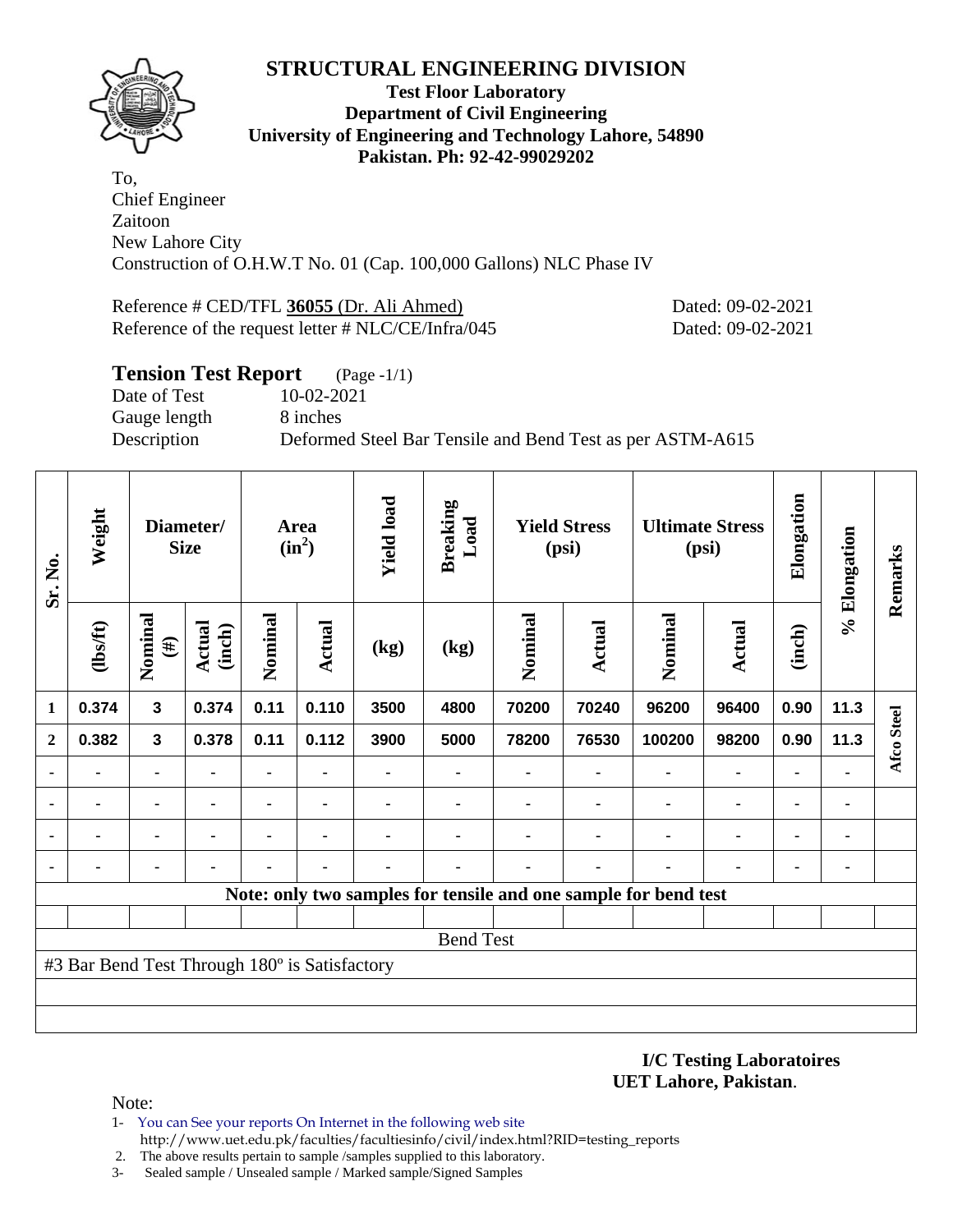

#### **Test Floor Laboratory Department of Civil Engineering University of Engineering and Technology Lahore, 54890 Pakistan. Ph: 92-42-99029202**

To, Assistant Resident Engineer Abdullah Khan Architects Civil Infrastructure Work for Sector – F, DHA Bahawalpur

Reference # CED/TFL **36056** (Dr. Ali Ahmed) Dated: 09-02-2021 Reference of the request letter # ARE/AKA/TTC-F/SITE/75 Dated: 02-02-2021

## **Tension Test Report** (Page -1/1)

Gauge length 8 inches

Date of Test 10-02-2021

Description Deformed Steel Bar Tensile and Bend Test as per ASTM-A615

| Sr. No.      | Weight                                        |                         | Diameter/<br><b>Size</b> |         |                | Area<br>$(in^2)$ |                                                                 | <b>Yield load</b> | <b>Breaking</b><br>Load | <b>Yield Stress</b><br>(psi) |                | <b>Ultimate Stress</b><br>(psi) |      | Elongation             | % Elongation | Remarks |
|--------------|-----------------------------------------------|-------------------------|--------------------------|---------|----------------|------------------|-----------------------------------------------------------------|-------------------|-------------------------|------------------------------|----------------|---------------------------------|------|------------------------|--------------|---------|
|              | $\frac{2}{10}$                                | Nominal<br>$(\#)$       | <b>Actual</b><br>(inch)  | Nominal | Actual         | (kg)             | (kg)                                                            | Nominal           | Actual                  | Nominal                      | <b>Actual</b>  | (inch)                          |      |                        |              |         |
| $\mathbf{1}$ | 0.409                                         | $\overline{\mathbf{3}}$ | 0.391                    | 0.11    | 0.120          | 4200             | 5600                                                            | 84200             | 77000                   | 112300                       | 102700         | 0.90                            | 11.3 |                        |              |         |
| $\mathbf{2}$ | 0.404                                         | $\overline{\mathbf{3}}$ | 0.389                    | 0.11    | 0.119          | 4200             | 5600                                                            | 84200             | 78010                   | 112300                       | 104100         | 1.10                            | 13.8 | Mughal<br><b>Steel</b> |              |         |
|              | $\blacksquare$                                |                         | $\blacksquare$           |         |                |                  | ۰                                                               |                   |                         |                              | $\blacksquare$ |                                 |      |                        |              |         |
| ۰            |                                               | ٠                       |                          |         | ٠              |                  |                                                                 |                   |                         |                              |                | $\blacksquare$                  | ٠    |                        |              |         |
| ٠            |                                               | ۰                       | $\blacksquare$           | ۰       | $\blacksquare$ |                  |                                                                 |                   |                         | ٠                            | $\blacksquare$ | $\blacksquare$                  | ٠    |                        |              |         |
| ٠            |                                               | ۰                       |                          |         | ٠              |                  |                                                                 |                   |                         | ٠                            | $\blacksquare$ | $\blacksquare$                  | ۰    |                        |              |         |
|              |                                               |                         |                          |         |                |                  | Note: only two samples for tensile and one sample for bend test |                   |                         |                              |                |                                 |      |                        |              |         |
|              |                                               |                         |                          |         |                |                  |                                                                 |                   |                         |                              |                |                                 |      |                        |              |         |
|              |                                               |                         |                          |         |                |                  | <b>Bend Test</b>                                                |                   |                         |                              |                |                                 |      |                        |              |         |
|              | #3 Bar Bend Test Through 180° is Satisfactory |                         |                          |         |                |                  |                                                                 |                   |                         |                              |                |                                 |      |                        |              |         |
|              |                                               |                         |                          |         |                |                  |                                                                 |                   |                         |                              |                |                                 |      |                        |              |         |
|              |                                               |                         |                          |         |                |                  |                                                                 |                   |                         |                              |                |                                 |      |                        |              |         |

**I/C Testing Laboratoires UET Lahore, Pakistan**.

Note:

- 1- You can See your reports On Internet in the following web site
	- http://www.uet.edu.pk/faculties/facultiesinfo/civil/index.html?RID=testing\_reports

 2. The above results pertain to sample /samples supplied to this laboratory. 3- Sealed sample / Unsealed sample / Marked sample/Signed Samples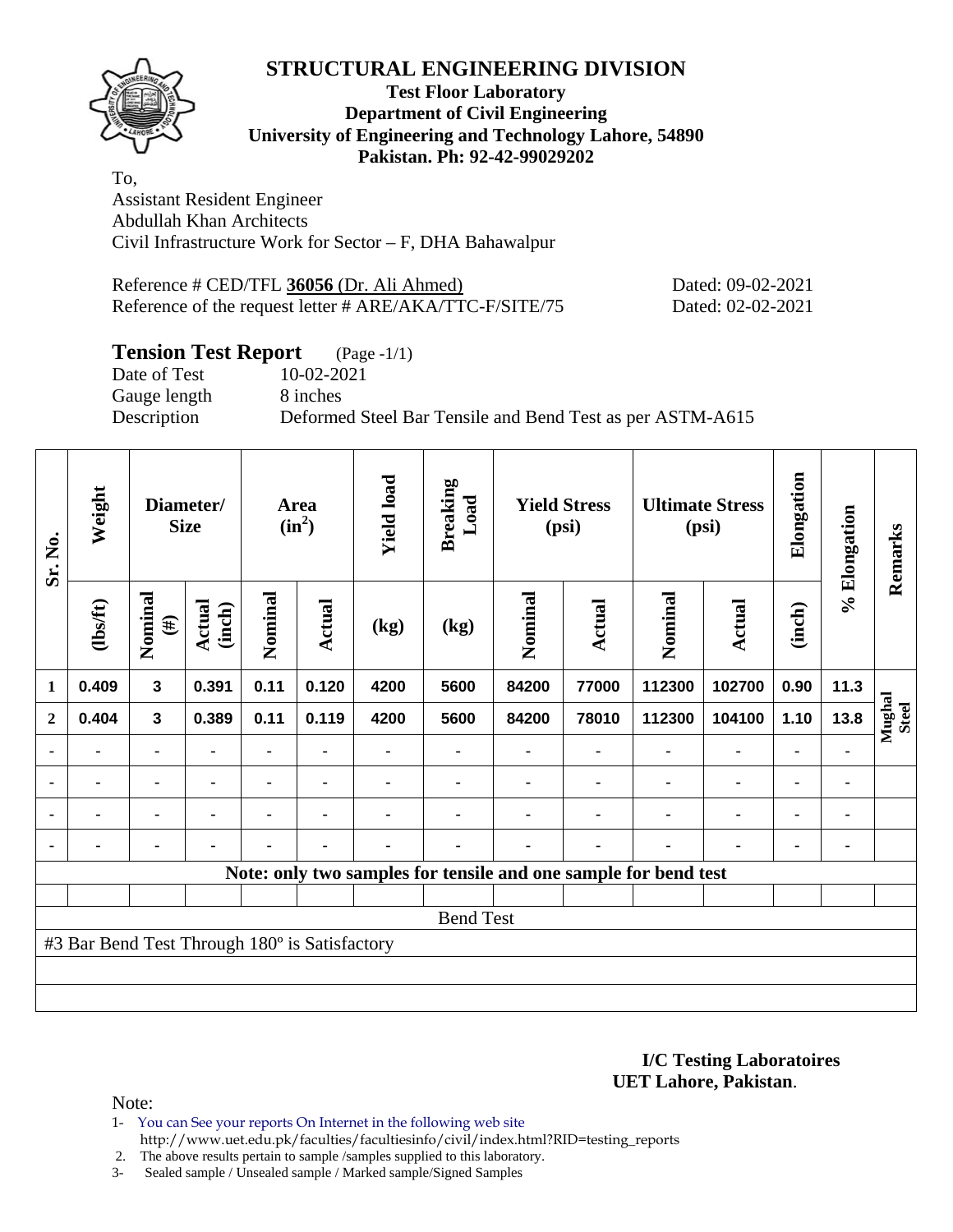

#### **Test Floor Laboratory Department of Civil Engineering University of Engineering and Technology Lahore, 54890 Pakistan. Ph: 92-42-99029202**

To, Resident Engineer ESS-I-AAR Consultant Rehabilitation/Improvement of Sewerage System Jhang Phase-I

Reference # CED/TFL **36058** (Dr. Ali Ahmed) Dated: 09-02-2021 Reference of the request letter # 684 Dated: 08-02-2021

## **Tension Test Report** (Page -1/1) Date of Test 10-02-2021 Gauge length 8 inches Description Deformed Steel Bar Tensile and Bend Test as per ASTM-A615

| Weight<br>Sr. No. |                  |                | Diameter/<br><b>Size</b><br>(inch) |      | Area<br>$(in^2)$ | <b>Yield load</b>                                   | <b>Breaking</b><br>Load | <b>Yield Stress</b><br>(psi) |        | <b>Ultimate Stress</b><br>(psi)                                 |                | Elongation     | % Elongation | Remarks |
|-------------------|------------------|----------------|------------------------------------|------|------------------|-----------------------------------------------------|-------------------------|------------------------------|--------|-----------------------------------------------------------------|----------------|----------------|--------------|---------|
|                   | (1bsft)          | Nominal        | <b>Actual</b><br>3/8<br>0.378      |      | <b>Actual</b>    | (kg)                                                | (kg)                    | Nominal                      | Actual | Nominal                                                         | <b>Actual</b>  | (inch)         |              |         |
| 1                 | 0.382            |                |                                    | 0.11 | 0.112            | 4000                                                | 5200                    | 80200                        | 78420  | 104200                                                          | 102000         | 1.10           | 13.8         |         |
| $\mathbf{2}$      | 0.382            | 3/8            | 0.378                              | 0.11 | 0.112            | 3900                                                | 5200                    | 78200                        | 76620  | 104200                                                          | 102200         | 1.00           | $12.5$       |         |
|                   |                  | ۰              |                                    |      |                  |                                                     |                         |                              |        |                                                                 |                |                |              |         |
| $\blacksquare$    | $\blacksquare$   | ۰              | $\blacksquare$                     |      |                  |                                                     |                         |                              |        | ٠                                                               | ۰              | ۰              |              |         |
|                   | $\blacksquare$   | $\blacksquare$ | ٠                                  | ۰    |                  |                                                     |                         |                              |        | ٠                                                               | $\blacksquare$ | ٠              |              |         |
|                   |                  | ۰              | ٠                                  |      | $\blacksquare$   |                                                     |                         |                              | ٠      |                                                                 |                | $\blacksquare$ |              |         |
|                   |                  |                |                                    |      |                  |                                                     |                         |                              |        | Note: only two samples for tensile and one sample for bend test |                |                |              |         |
|                   |                  |                |                                    |      |                  |                                                     |                         |                              |        |                                                                 |                |                |              |         |
|                   | <b>Bend Test</b> |                |                                    |      |                  |                                                     |                         |                              |        |                                                                 |                |                |              |         |
|                   |                  |                |                                    |      |                  | 3/8" Dia Bar Bend Test Through 180° is Satisfactory |                         |                              |        |                                                                 |                |                |              |         |
|                   |                  |                |                                    |      |                  |                                                     |                         |                              |        |                                                                 |                |                |              |         |
|                   |                  |                |                                    |      |                  |                                                     |                         |                              |        |                                                                 |                |                |              |         |

**I/C Testing Laboratoires UET Lahore, Pakistan**.

Note:

- 1- You can See your reports On Internet in the following web site http://www.uet.edu.pk/faculties/facultiesinfo/civil/index.html?RID=testing\_reports
- 2. The above results pertain to sample /samples supplied to this laboratory.
- 3- Sealed sample / Unsealed sample / Marked sample/Signed Samples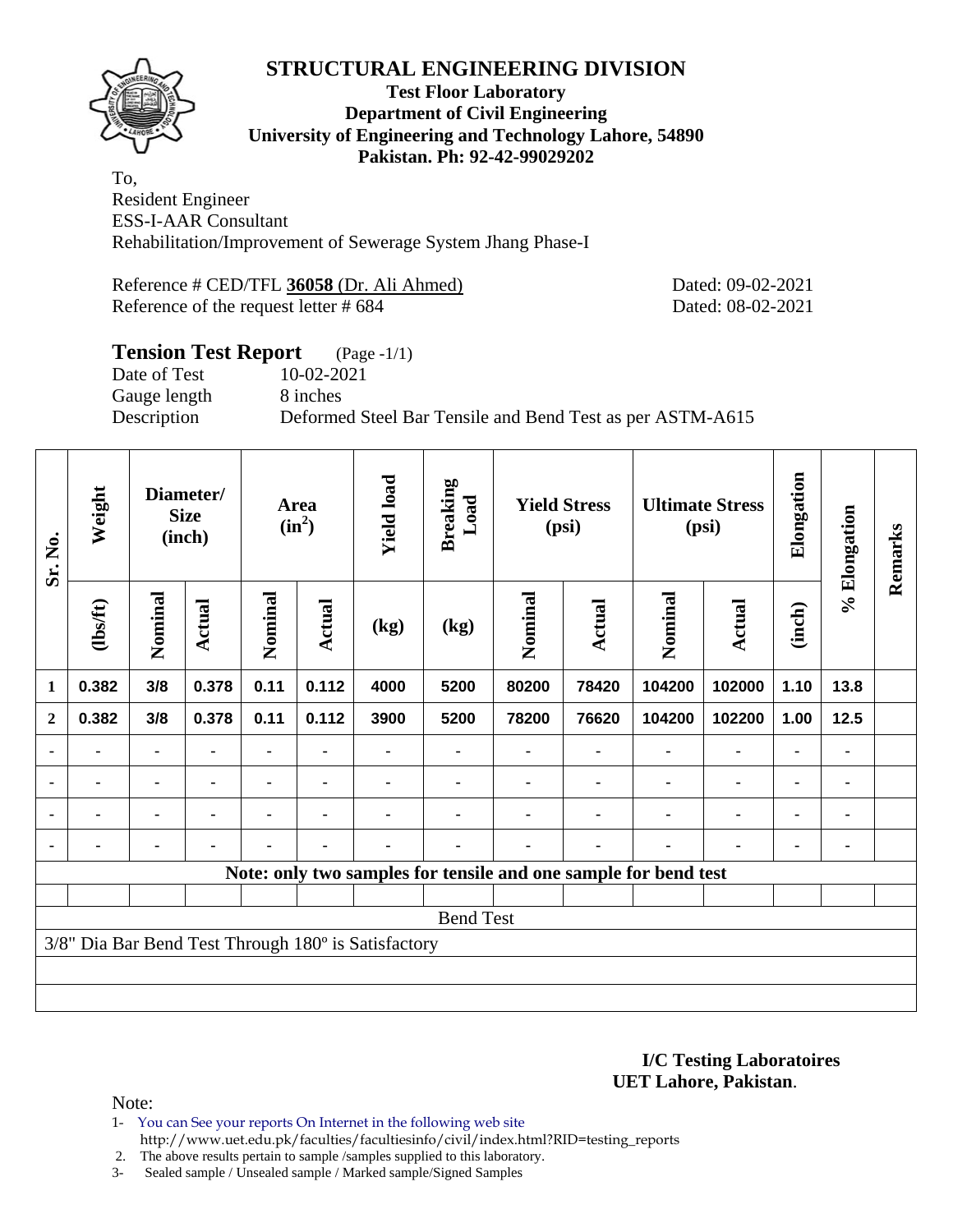

**Test Floor Laboratory Department of Civil Engineering University of Engineering and Technology Lahore, 54890 Pakistan. Ph: 92-42-99029202** 

To, Sub Divisional Officer Buildings Sub Division No.1 Gujranwala

Reference # CED/TFL **36059** (Dr. Ali Ahmed) Dated: 09-02-2021 Reference of the request letter # 367/G-19 Dated: 18-01-2021

| <b>Tension Test Report</b> | $(Page - 1/1)$                                   |
|----------------------------|--------------------------------------------------|
| Date of Test               | 10-02-2021                                       |
| Gauge length               | 8 inches                                         |
| Description                | Deformed Steel Bar Tensile Test as per ASTM-A615 |
|                            |                                                  |

| Sr. No.        | Weight         |                | Diameter/<br><b>Size</b><br>(inch) | Area<br>$(in^2)$ |                | <b>Yield load</b> | <b>Breaking</b><br>Load<br><b>Yield Stress</b><br>(psi) |                |                | <b>Ultimate Stress</b><br>(psi) |                | Elongation     | % Elongation | Remarks |
|----------------|----------------|----------------|------------------------------------|------------------|----------------|-------------------|---------------------------------------------------------|----------------|----------------|---------------------------------|----------------|----------------|--------------|---------|
|                | $\frac{2}{10}$ | Nominal        | <b>Actual</b>                      | Nominal          | <b>Actual</b>  | (kg)              | (kg)                                                    | Nominal        | <b>Actual</b>  | Nominal                         | <b>Actual</b>  | (inch)         |              |         |
| $\mathbf{1}$   | 0.406          | 3/8            | 0.390                              | 0.11             | 0.119          | 4100              | 5500                                                    | 82200          | 75670          | 110200                          | 101600         | 1.00           | 12.5         |         |
| $\mathbf{2}$   | 0.408          | 3/8            | 0.391                              | 0.11             | 0.120          | 4200              | 5500                                                    | 84200          | 77280          | 110200                          | 101200         | 0.90           | 11.3         |         |
| $\blacksquare$ | ۰              | $\blacksquare$ | $\blacksquare$                     | ۰                | $\blacksquare$ | ۰                 | ۰                                                       | ٠              | $\blacksquare$ | $\blacksquare$                  | ۰              | $\blacksquare$ | ٠            |         |
| $\blacksquare$ | $\blacksquare$ | $\blacksquare$ |                                    | ۰                | $\blacksquare$ |                   | $\blacksquare$                                          |                |                | $\blacksquare$                  | ۰              | ۰              | ۰            |         |
| $\blacksquare$ | ۰              | ۰              |                                    |                  | $\blacksquare$ |                   |                                                         | $\blacksquare$ |                | $\blacksquare$                  | $\blacksquare$ | ۰              | ٠            |         |
| $\blacksquare$ | ä,             | $\blacksquare$ | ٠                                  |                  | $\blacksquare$ |                   | $\blacksquare$                                          | ٠              | ٠              | $\blacksquare$                  | $\blacksquare$ | $\blacksquare$ | ٠            |         |
|                |                |                |                                    |                  |                |                   | Note: only two samples for tensile test                 |                |                |                                 |                |                |              |         |
|                |                |                |                                    |                  |                |                   |                                                         |                |                |                                 |                |                |              |         |
|                |                |                |                                    |                  |                |                   | <b>Bend Test</b>                                        |                |                |                                 |                |                |              |         |
|                |                |                |                                    |                  |                |                   |                                                         |                |                |                                 |                |                |              |         |
|                |                |                |                                    |                  |                |                   |                                                         |                |                |                                 |                |                |              |         |
|                |                |                |                                    |                  |                |                   |                                                         |                |                |                                 |                |                |              |         |

**I/C Testing Laboratoires UET Lahore, Pakistan**.

Note:

1- You can See your reports On Internet in the following web site http://www.uet.edu.pk/faculties/facultiesinfo/civil/index.html?RID=testing\_reports

2. The above results pertain to sample /samples supplied to this laboratory.

3- Sealed sample / Unsealed sample / Marked sample/Signed Samples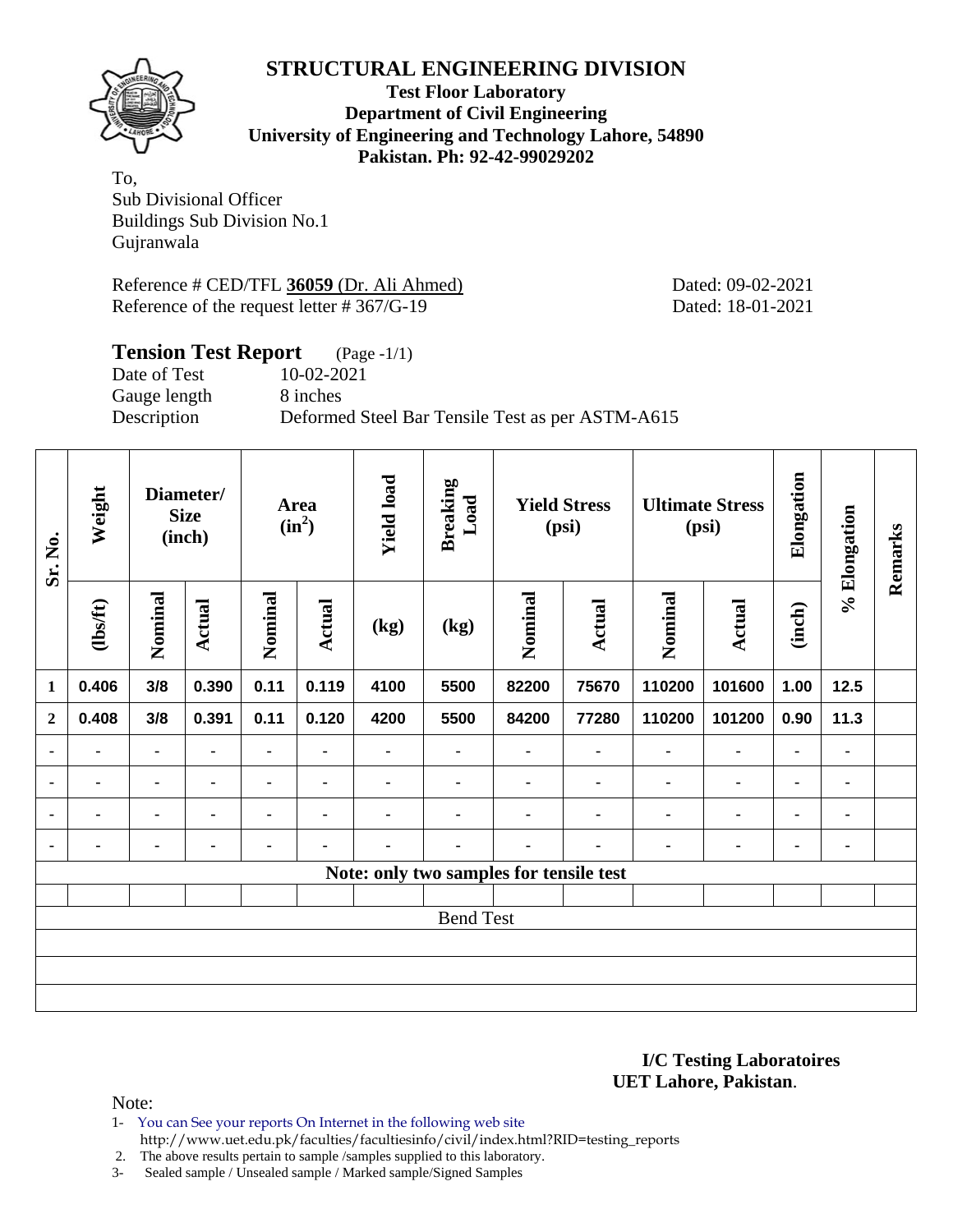

#### **Test Floor Laboratory Department of Civil Engineering University of Engineering and Technology Lahore, 54890 Pakistan. Ph: 92-42-99029202**

To, Sub Divisional Officer Highway Sub Division Sialkot (Construction of Flyover at Shahbpur Chowk Defence Road Sialkot)

Reference # CED/TFL **36060** (Dr. Ali Ahmed) Dated: 09-02-2021 Reference of the request letter # 453/S Dated: 05-01-2021

| <b>Tension Test Report</b> | $(Page - 1/1)$                                            |
|----------------------------|-----------------------------------------------------------|
| Date of Test               | 10-02-2021                                                |
| Gauge length               | 8 inches                                                  |
| Description                | Deformed Steel Bar Tensile and Bend Test as per ASTM-A615 |
|                            |                                                           |

| Weight<br>Sr. No.       |                                                |                   | Diameter/<br><b>Size</b> |         | Area<br>$(in^2)$ | <b>Yield load</b> | <b>Breaking</b><br>Load | <b>Yield Stress</b><br>(psi) |        | <b>Ultimate Stress</b><br>(psi)                                   |                | Elongation     | % Elongation | Remarks |
|-------------------------|------------------------------------------------|-------------------|--------------------------|---------|------------------|-------------------|-------------------------|------------------------------|--------|-------------------------------------------------------------------|----------------|----------------|--------------|---------|
|                         | (1bsft)                                        | Nominal<br>$(\#)$ | Actual<br>(inch)         | Nominal | Actual           | (kg)              | (kg)                    | Nominal                      | Actual | Nominal                                                           | <b>Actual</b>  | (inch)         |              |         |
| 1                       | 0.408                                          | $\mathbf{3}$      | 0.391                    | 0.11    | 0.120            | 4000              | 5200                    | 80200                        | 73480  | 104200                                                            | 95600          | 0.80           | 10.0         |         |
| $\overline{2}$          | 0.408                                          | $\mathbf{3}$      | 0.391                    | 0.11    | 0.120            | 4400              | 5400                    | 88200                        | 80770  | 108200                                                            | 99200          | 0.85           | 10.6         |         |
| 3                       | 4.334                                          | 10                | 1.274                    | 1.27    | 1.274            | 36000             | 56400                   | 62500                        | 62290  | 97900                                                             | 97600          | 1.80           | 22.5         |         |
| $\overline{\mathbf{4}}$ | 4.358                                          | 10                | 1.277                    | 1.27    | 1.281            | 36000             | 56600                   | 62500                        | 61950  | 98300                                                             | 97400          | 1.70           | 21.3         |         |
|                         |                                                | ۰                 | $\blacksquare$           |         | $\blacksquare$   |                   |                         |                              | ٠      | $\blacksquare$                                                    | $\blacksquare$ | $\blacksquare$ |              |         |
|                         |                                                |                   |                          | ۰       | ٠                |                   |                         |                              | ۰      |                                                                   | $\blacksquare$ | ٠              |              |         |
|                         |                                                |                   |                          |         |                  |                   |                         |                              |        | Note: only four samples for tensile and two samples for bend test |                |                |              |         |
|                         |                                                |                   |                          |         |                  |                   |                         |                              |        |                                                                   |                |                |              |         |
|                         |                                                |                   |                          |         |                  |                   | <b>Bend Test</b>        |                              |        |                                                                   |                |                |              |         |
|                         | #3 Bar Bend Test Through 180° is Satisfactory  |                   |                          |         |                  |                   |                         |                              |        |                                                                   |                |                |              |         |
|                         | #10 Bar Bend Test Through 180° is Satisfactory |                   |                          |         |                  |                   |                         |                              |        |                                                                   |                |                |              |         |
|                         |                                                |                   |                          |         |                  |                   |                         |                              |        |                                                                   |                |                |              |         |

**I/C Testing Laboratoires UET Lahore, Pakistan**.

Note:

- 1- You can See your reports On Internet in the following web site http://www.uet.edu.pk/faculties/facultiesinfo/civil/index.html?RID=testing\_reports
- 2. The above results pertain to sample /samples supplied to this laboratory.
- 3- Sealed sample / Unsealed sample / Marked sample/Signed Samples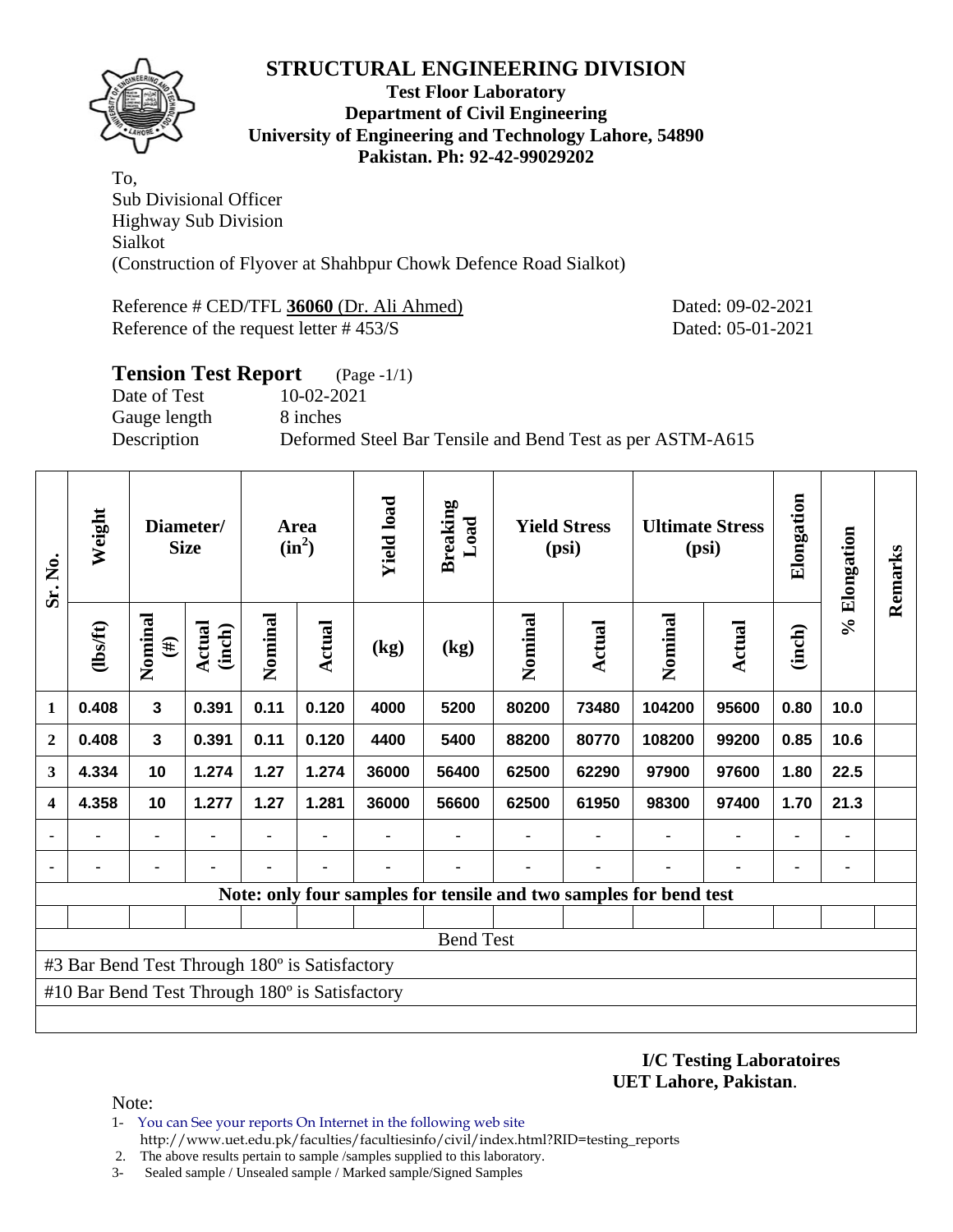

**Test Floor Laboratory Department of Civil Engineering University of Engineering and Technology Lahore, 54890 Pakistan. Ph: 92-42-99029202** 

To, Sr. Project Manager Izhar Construction (Pvt) Ltd Construction of Structural Works of Dolmen Shopping Mall DHA Lahore

Reference # CED/TFL 36061 (Dr. Waseem Abbas) Dated: 09-02-2021 Reference of the request letter # ICPL/CONST-DML/21/37 Dated: 09-02-2021

## **Tension Test Report** (Page -1/1)

Date of Test 10-02-2021 Description Plain Steel Bar Tensile Test

| Sr. No.        | Weight                           |                 | Diameter/<br>size |                | <b>Area</b><br>$\frac{1}{2}$ | <b>Yield load</b> | <b>Breaking Load</b>                   | <b>Yield Stress</b><br>(MPa) | <b>Ultimate Stress</b><br>(MPa) | Elongation     | % Elongation | Remarks |
|----------------|----------------------------------|-----------------|-------------------|----------------|------------------------------|-------------------|----------------------------------------|------------------------------|---------------------------------|----------------|--------------|---------|
|                | $\frac{(\text{kg/m})}{\text{m}}$ | Nominal<br>(mm) | Actual<br>(mm)    | Nominal        | Actual                       | (kg)              | (kg)                                   | <b>Actual</b>                | Actual                          | (inch)         |              |         |
| $\mathbf{1}$   | 9.030                            | 38              | 38.27             | --------       | 1150.3                       | 72600             | 110000                                 | 619                          | 938                             |                |              |         |
| $\blacksquare$ |                                  | $\blacksquare$  | $\blacksquare$    |                |                              |                   |                                        |                              | $\blacksquare$                  | $\blacksquare$ |              |         |
|                |                                  | Ξ.              | $\blacksquare$    | $\blacksquare$ |                              |                   |                                        |                              |                                 | $\blacksquare$ |              |         |
| $\blacksquare$ |                                  | $\blacksquare$  |                   |                |                              |                   |                                        |                              |                                 |                |              |         |
| $\blacksquare$ |                                  | $\blacksquare$  | $\blacksquare$    |                |                              |                   |                                        |                              |                                 |                |              |         |
| $\blacksquare$ |                                  | -               | $\blacksquare$    |                |                              |                   |                                        |                              |                                 |                |              |         |
|                |                                  |                 |                   |                |                              |                   | Note: only one sample for tensile test |                              |                                 |                |              |         |
|                |                                  |                 |                   |                |                              |                   |                                        |                              |                                 |                |              |         |
|                |                                  |                 |                   |                |                              | <b>Bend Test</b>  |                                        |                              |                                 |                |              |         |
|                |                                  |                 |                   |                |                              |                   |                                        |                              |                                 |                |              |         |
|                |                                  |                 |                   |                |                              |                   |                                        |                              |                                 |                |              |         |
|                |                                  |                 |                   |                |                              |                   |                                        |                              |                                 |                |              |         |

To,

Note:

1- You can See your reports On Internet in the following web site http://www.uet.edu.pk/faculties/facultiesinfo/civil/index.html?RID=testing\_reports

2. The above results pertain to sample /samples supplied to this laboratory.

3- Sealed sample / Unsealed sample / Marked sample/Signed Samples

**I/C Testing Laboratoires UET Lahore, Pakistan**.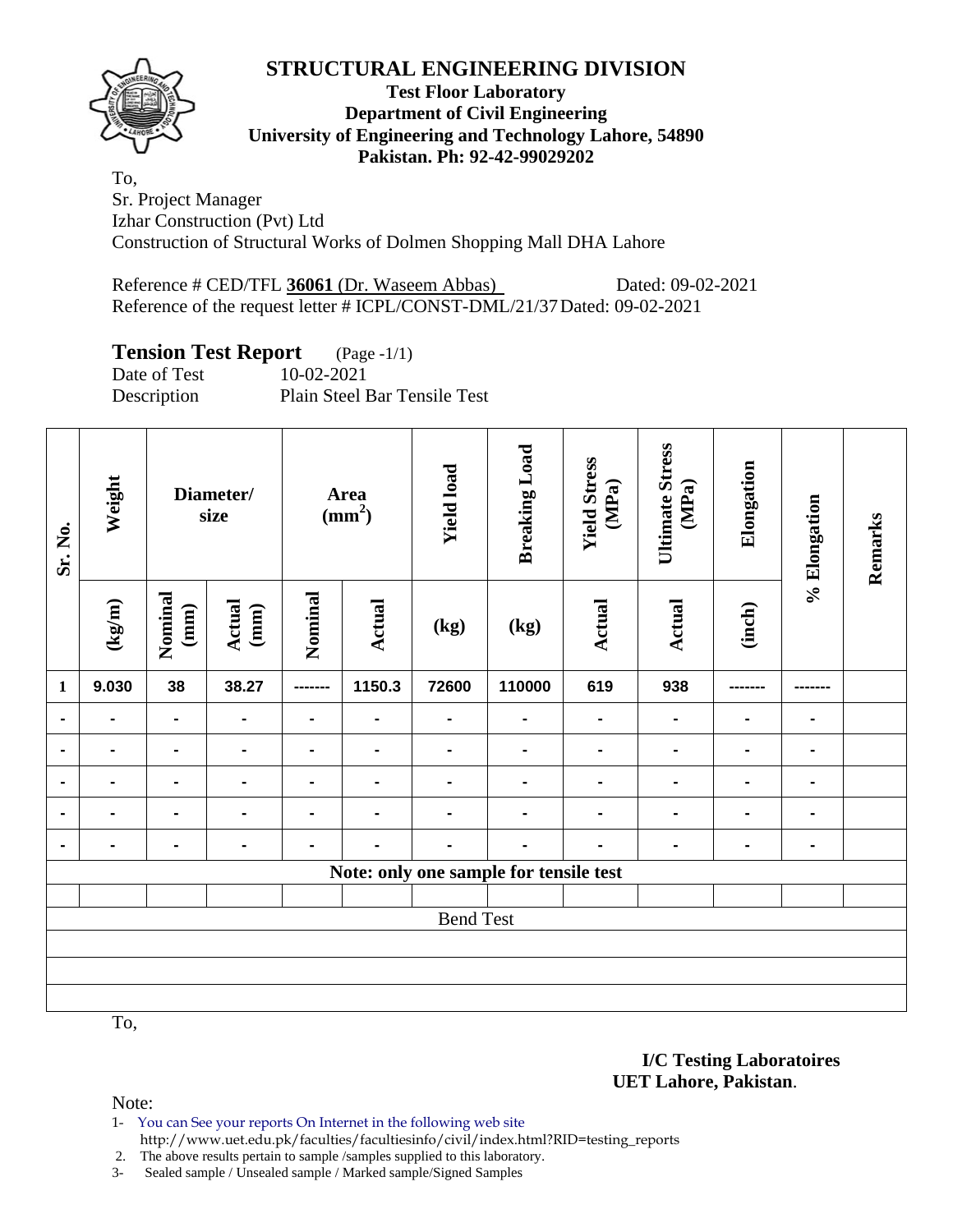#### **Test Floor Laboratory Department of Civil Engineering University of Engineering and Technology Lahore, 54890 Pakistan. Ph: 92-42-99029202**

M/S Shahid Engineers Faisalabad (Rana Riasat Ali, Apex Mall, Location Sitiana Road Faisalabad)

| Reference # CED/TFL 36063 (Dr. Ali Ahmed)     |
|-----------------------------------------------|
| Reference of the request letter $\#$ FX-83/21 |

Dated: 09-02-2021 Dated: 08-02-2021

#### **Tension Test Report** (Page -1/1) Date of Test 10-02-2021 Gauge length 8 inches Description Deformed Steel Bar Tensile and Bend Test as per ASTM-A615

| Sr. No.        | Weight                                        |                         | Diameter/<br><b>Size</b> | Area<br>$(in^2)$ |                | <b>Yield load</b> | <b>Breaking</b><br>Load | <b>Yield Stress</b><br>(psi) |        | <b>Ultimate Stress</b><br>(psi)                                |        | Elongation | % Elongation   | Remarks |
|----------------|-----------------------------------------------|-------------------------|--------------------------|------------------|----------------|-------------------|-------------------------|------------------------------|--------|----------------------------------------------------------------|--------|------------|----------------|---------|
|                | (1bs/ft)                                      | Nominal<br>$(\#)$       | <b>Actual</b><br>(inch)  | Nominal          | Actual         | (kg)              | (kg)                    | Nominal                      | Actual | Nominal                                                        | Actual | (inch)     |                |         |
| $\mathbf{1}$   | 0.405                                         | $\overline{\mathbf{3}}$ | 0.390                    | 0.11             | 0.119          | 4100              | 5400                    | 82200                        | 75840  | 108200                                                         | 99900  | 1.00       | $12.5$         |         |
|                |                                               | $\blacksquare$          |                          | ۰                |                |                   |                         |                              |        |                                                                |        |            |                |         |
| ٠              |                                               | -                       |                          |                  |                |                   |                         |                              |        |                                                                |        |            | ۰              |         |
| $\blacksquare$ |                                               | ۰                       |                          |                  | $\blacksquare$ |                   |                         |                              |        |                                                                |        |            | $\blacksquare$ |         |
| $\blacksquare$ | $\blacksquare$                                | $\blacksquare$          |                          | $\blacksquare$   | ٠              |                   |                         |                              |        |                                                                |        |            |                |         |
|                |                                               | ۰                       |                          | ۰                | $\blacksquare$ |                   |                         |                              |        |                                                                |        |            |                |         |
|                |                                               |                         |                          |                  |                |                   |                         |                              |        | Note: only one sample for tensile and one sample for bend test |        |            |                |         |
|                |                                               |                         |                          |                  |                |                   |                         |                              |        |                                                                |        |            |                |         |
|                | <b>Bend Test</b>                              |                         |                          |                  |                |                   |                         |                              |        |                                                                |        |            |                |         |
|                | #3 Bar Bend Test Through 180° is Satisfactory |                         |                          |                  |                |                   |                         |                              |        |                                                                |        |            |                |         |
|                |                                               |                         |                          |                  |                |                   |                         |                              |        |                                                                |        |            |                |         |
|                |                                               |                         |                          |                  |                |                   |                         |                              |        |                                                                |        |            |                |         |

To,

Note:

- 1- You can See your reports On Internet in the following web site
	- http://www.uet.edu.pk/faculties/facultiesinfo/civil/index.html?RID=testing\_reports

2. The above results pertain to sample /samples supplied to this laboratory.

3- Sealed sample / Unsealed sample / Marked sample/Signed Samples

#### **I/C Testing Laboratoires UET Lahore, Pakistan**.